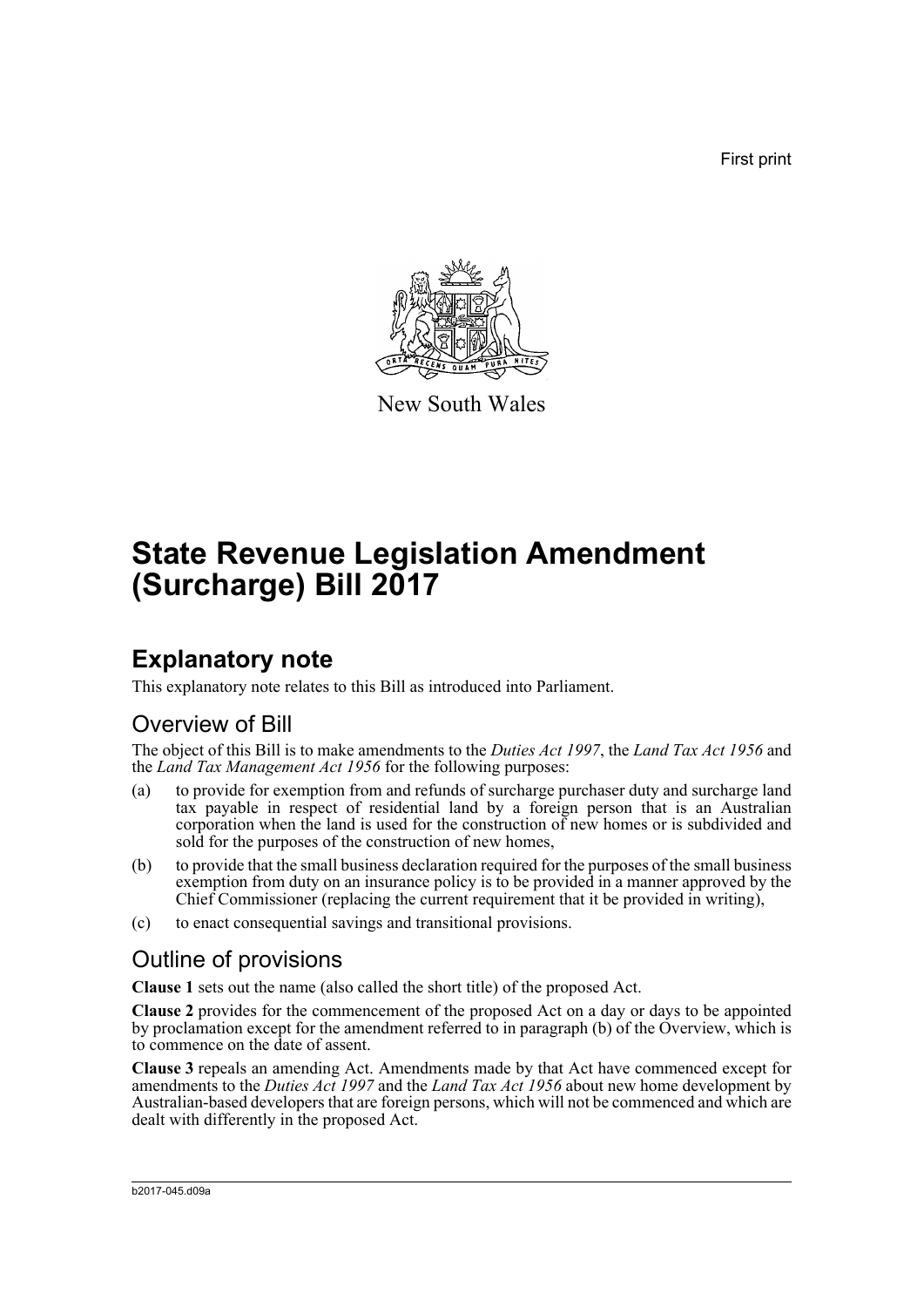### **Schedule 1 Amendment of Duties Act 1997 No 123**

#### **Australian-based developers that are foreign persons**

**Schedule 1 [1]** (proposed section 104ZJA, which replaces an uncommenced section inserted by the *State Revenue and Other Legislation Amendment (Budget Measures) Act 2017*) provides for refunds and exemption from surcharge purchaser duty on transfers of residential land to a foreign transferee when the transferee is an Australian corporation and:

- (a) a new home is constructed on the land and sold without the home having been used or occupied before it is sold, or
- (b) the land is subdivided and sold for the purposes of new home construction.

#### **Small business exemption**

**Schedule 1 [2]** (amends section 259C (2)) provides that the small business declaration required for the purposes of the small business exemption from duty on an insurance policy is to be provided in a manner approved by the Chief Commissioner (replacing the current requirement that the declaration be provided in writing).

#### **Savings and transitional**

**Schedule 1 [3]** (amends Schedule 1) omits a transitional provision that will be redundant as a consequence of new section 104ZJA replacing an uncommenced section inserted by the *State Revenue and Other Legislation Amendment (Budget Measures) Act 2017*.

**Schedule 1 [4]** (proposed Part 48 in Schedule 1) extends the operation of new section 104ZJA to transfers that occur before the commencement of the section and provides a mechanism for the refund of surcharge purchaser duty already paid.

### **Schedule 2 Amendment of Land Tax Act 1956 No 27**

#### **Australian-based developers that are foreign persons**

**Schedule 2 [3]** (proposed section 5C, which replaces an uncommenced section inserted by the *State Revenue and Other Legislation Amendment (Budget Measures) Act 2017*) provides for refunds and exemption from surcharge land tax payable on residential land owned by a foreign person that is an Australian corporation if:

- (a) a new home is constructed on the land and sold without the home having been used or occupied before it is sold, or
- (b) the land is subdivided and sold for the purposes of new home construction.

#### **Miscellaneous amendments**

**Schedule 2 [1]** (amends section 2A) includes definitions of terms used in new section 5C and an existing section.

**Schedule 2 [2]** (amends section 5A) makes a consequential amendment.

### **Schedule 3 Amendment of Land Tax Management Act 1956 No 26**

**Schedule 3 [1]** (amends Schedule 2) omits a transitional provision that will be redundant as a consequence of new section 5C of the *Land Tax Act 1956* replacing an uncommenced section inserted by the *State Revenue and Other Legislation Amendment (Budget Measures) Act 2017*.

**Schedule 3 [2]** (proposed Part 32 in Schedule 2) provides that new section 5C of the *Land Tax Act 1956* is to apply in respect of the 2017 and subsequent land tax years.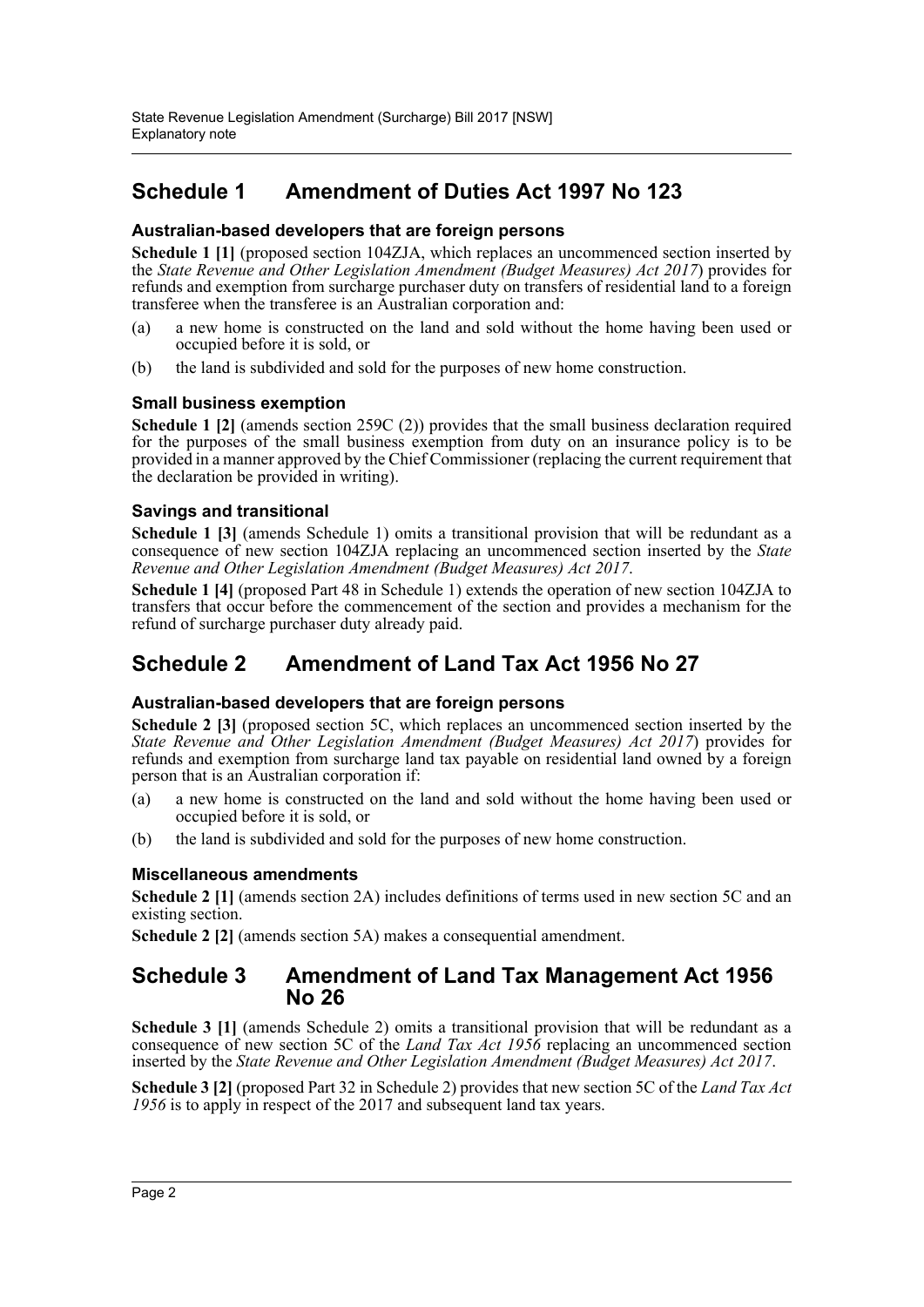First print



New South Wales

# **State Revenue Legislation Amendment (Surcharge) Bill 2017**

## **Contents**

|   |                                                                                             | Page           |
|---|---------------------------------------------------------------------------------------------|----------------|
|   | Name of Act                                                                                 | $\overline{2}$ |
|   | Commencement                                                                                | 2              |
| 3 | Repeal of State Revenue and Other Legislation Amendment (Budget<br>Measures) Act 2017 No 33 | 2              |
|   | <b>Amendment of Duties Act 1997 No 123</b>                                                  | 3              |
|   | Amendment of Land Tax Act 1956 No 27                                                        | 5              |
|   | Amendment of Land Tax Management Act 1956 No 26                                             |                |
|   |                                                                                             |                |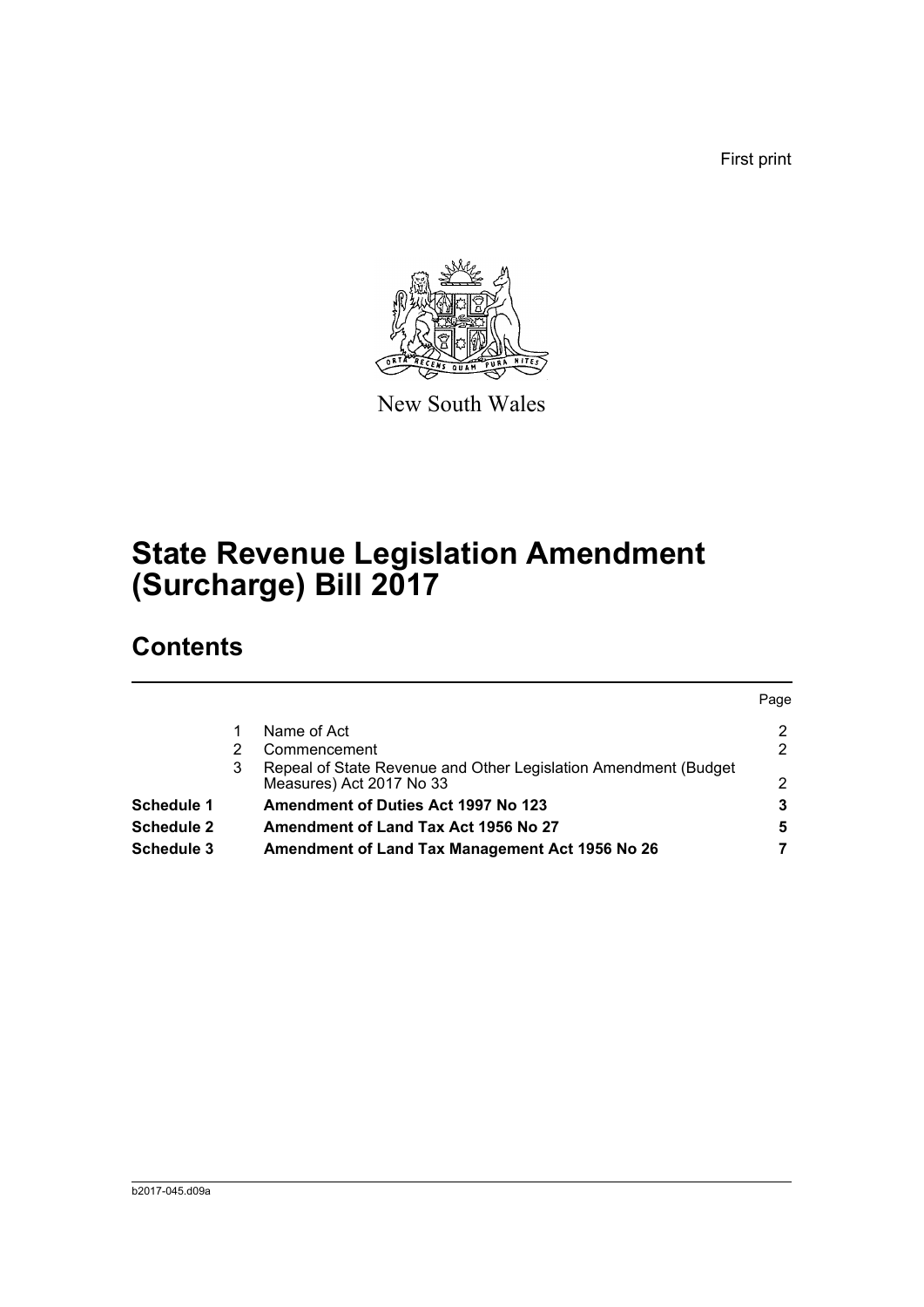

New South Wales

# **State Revenue Legislation Amendment (Surcharge) Bill 2017**

No , 2017

### **A Bill for**

An Act to amend the *Duties Act 1997*, the *Land Tax Act 1956* and the *Land Tax Management Act 1956* to make further provision for surcharge purchaser duty, surcharge land tax and administrative arrangements.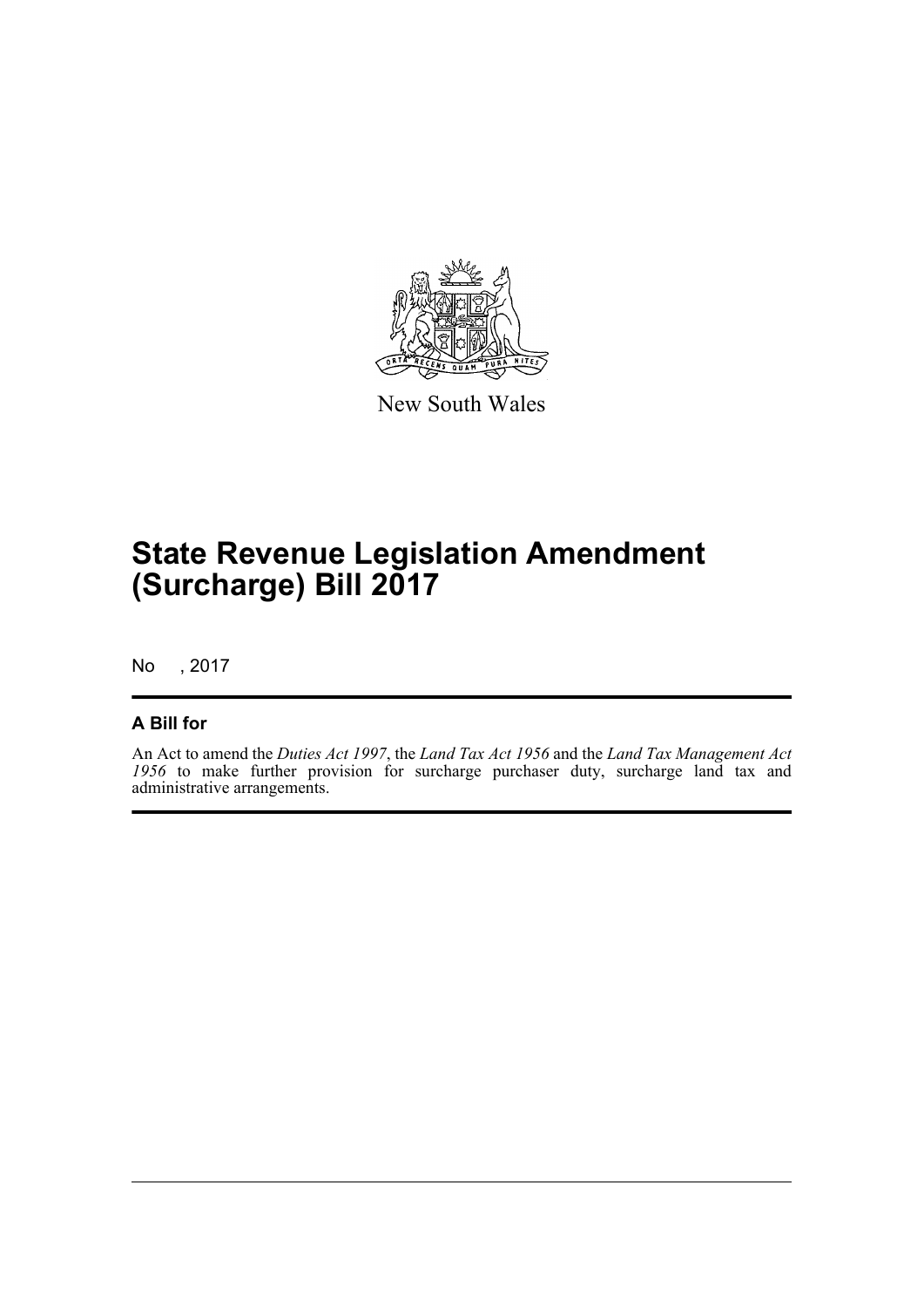State Revenue Legislation Amendment (Surcharge) Bill 2017 [NSW]

<span id="page-4-2"></span><span id="page-4-1"></span><span id="page-4-0"></span>

| 1 |                                                                                             | <b>Name of Act</b>                                                                                           | 2        |
|---|---------------------------------------------------------------------------------------------|--------------------------------------------------------------------------------------------------------------|----------|
|   |                                                                                             | This Act is the State Revenue Legislation Amendment (Surcharge) Act 2017.                                    | 3        |
| 2 | Commencement                                                                                |                                                                                                              |          |
|   | (1)                                                                                         | This Act commences on a day or days to be appointed by proclamation except as<br>provided by subsection (2). | 5<br>6   |
|   | (2)                                                                                         | Schedule 1 [2] commences on the date of assent.                                                              | 7        |
| 3 | Repeal of State Revenue and Other Legislation Amendment (Budget Measures) Act<br>2017 No 33 |                                                                                                              |          |
|   |                                                                                             | The State Revenue and Other Legislation Amendment (Budget Measures) Act 2017<br>is repealed.                 | 10<br>11 |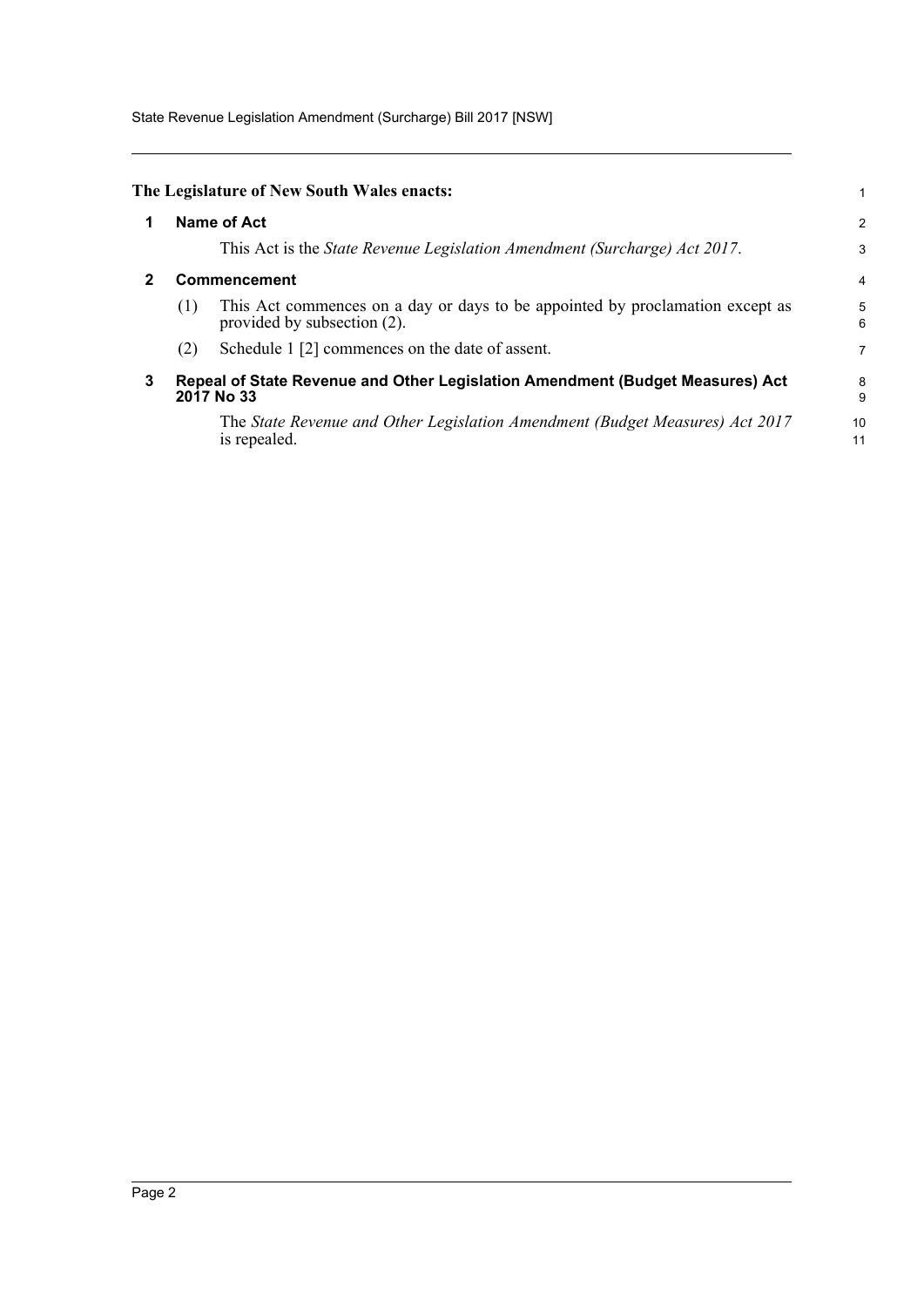### <span id="page-5-0"></span>**Schedule 1 Amendment of Duties Act 1997 No 123**

#### **[1] Section 104ZJA**

Insert after section 104ZJ:

#### **104ZJA New home development by Australian-based developers that are foreign persons**

- (1) An Australian corporation that is the transferee under a transfer of residential-related property is entitled to a refund of surcharge purchaser duty paid by the transferee that is chargeable on the transfer if the Chief Commissioner is satisfied that:
	- (a) a new home has been constructed on the land concerned by the transferee or a related body corporate after completion of the transfer to the transferee and then sold by the transferee to a person who is not an associated person of the transferee without the home having been used or occupied for any purpose (other than as a display home) before the completion of that sale, or

1

 $\overline{2}$ 3

- (b) the land concerned has been subdivided by the transferee for the purpose of its use for new home construction and then sold by the transferee after the issue of a subdivision certificate (as referred to in section 109C of the *Environmental Planning and Assessment Act 1979*) for the subdivision.
- (2) The amount of the refund to which a transferee is entitled under this section is the amount that is determined in accordance with an order made by the Treasurer for the purposes of this section and published in the Gazette. The amount of the refund may be the full amount of duty paid or a lesser amount (as determined in accordance with the order).
- (3) The Chief Commissioner may approve a person as an exempt transferee for a particular transfer or class of transfers if the Chief Commissioner is of the opinion that the person is likely to become entitled under this section to a refund of the full amount of surcharge purchaser duty chargeable on a transfer to which the approval applies.
- (4) No surcharge purchaser duty is chargeable on a transfer of residential-related property if the transferee under the transfer is approved as an exempt transferee for the transfer at the time liability for duty would otherwise have arisen.
- (5) The approval of a person as an exempt transferee is subject to the following provisions:
	- (a) an approval may be given subject to conditions and the approval operates subject to any such conditions,
	- (b) the conditions of an approval may be varied by the Chief Commissioner at any time by notice to the person,
	- (c) an approval remains in force until it is revoked and can be revoked by the Chief Commissioner at any time by notice to the person,
	- (d) the revocation of an approval can be backdated to extend to a transfer in respect of which liability for surcharge purchaser duty would (but for the approval) have arisen before the revocation is notified (an *exempted transfer*),
	- (e) if the revocation of an approval is backdated to extend to an exempted transfer, surcharge purchaser duty is payable and is to be assessed or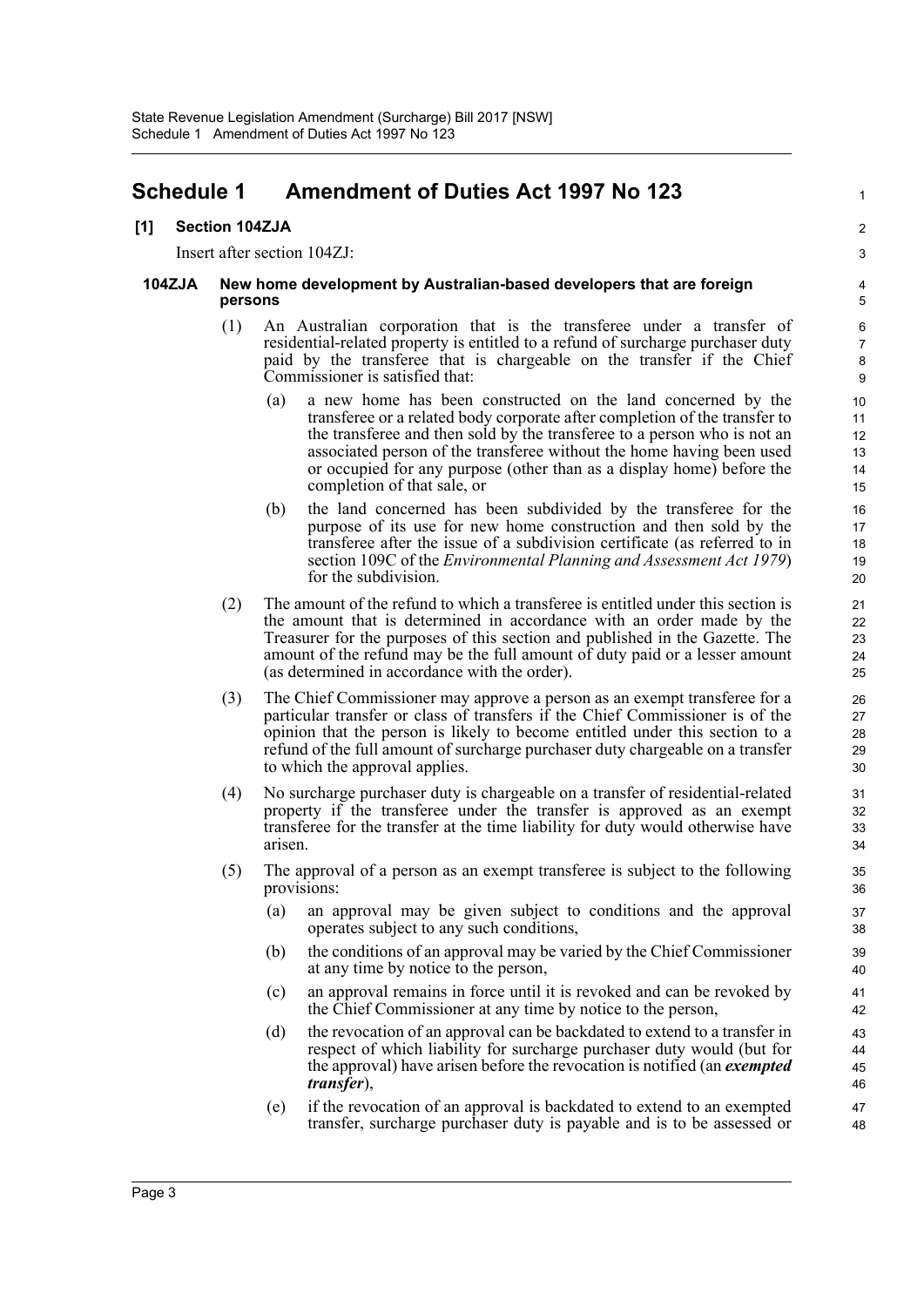reassessed as if the approval had never applied to the transfer and as if liability for duty arose when revocation of the approval was notified.

1 2

|     |     | (6)              | Surcharge purchaser duty may be refunded under this section only if an<br>application for the refund is made within 12 months after the completion of the<br>sale of the new home or the issue of the subdivision certificate to which the<br>application relates and no later than 10 years after completion of the transfer<br>of the residential-related property to the Australian corporation. | 3<br>4<br>$\,$ 5 $\,$<br>6<br>$\overline{7}$ |
|-----|-----|------------------|-----------------------------------------------------------------------------------------------------------------------------------------------------------------------------------------------------------------------------------------------------------------------------------------------------------------------------------------------------------------------------------------------------|----------------------------------------------|
|     |     | (7)              | This section does not apply to a transfer of residential-related property that is<br>a surcharge duty transaction referred to in section 104L (1) (b) except an<br>agreement for the sale or transfer of residential-related property.                                                                                                                                                              | 8<br>$\boldsymbol{9}$<br>10                  |
|     |     | (8)              | In this section:                                                                                                                                                                                                                                                                                                                                                                                    | 11                                           |
|     |     |                  | <i>Australian corporation</i> means a corporation that is incorporated or taken to be<br>incorporated under the Corporations Act 2001 of the Commonwealth.                                                                                                                                                                                                                                          | 12<br>13                                     |
|     |     |                  | <b>new home</b> has the same meaning as in the First Home Owner Grant (New<br>Homes) Act 2000.                                                                                                                                                                                                                                                                                                      | 14<br>15                                     |
| [2] |     |                  | Section 259C Insurer to obtain small business declaration                                                                                                                                                                                                                                                                                                                                           | 16                                           |
|     |     |                  | Omit "in writing" from section 259C (2).                                                                                                                                                                                                                                                                                                                                                            | 17                                           |
|     |     |                  | Insert instead "provided in a manner approved by the Chief Commissioner".                                                                                                                                                                                                                                                                                                                           | 18                                           |
| [3] |     |                  | Schedule 1 Savings, transitional and other provisions                                                                                                                                                                                                                                                                                                                                               | 19                                           |
|     |     | Omit clause 132. |                                                                                                                                                                                                                                                                                                                                                                                                     | 20                                           |
| [4] |     |                  | Schedule 1, Part 48                                                                                                                                                                                                                                                                                                                                                                                 | 21                                           |
|     |     |                  | Insert after Part 47:                                                                                                                                                                                                                                                                                                                                                                               | 22                                           |
|     |     |                  | Part 48 Provision consequent on enactment of State<br><b>Revenue Legislation Amendment (Surcharge) Act</b><br>2017                                                                                                                                                                                                                                                                                  | 23<br>24<br>25                               |
|     | 135 |                  | Surcharge purchaser duty-new home development by Australian-based<br>developers                                                                                                                                                                                                                                                                                                                     | 26<br>27                                     |
|     |     | (1)              | Section 104ZJA extends to a transfer that occurs before the commencement of<br>that section.                                                                                                                                                                                                                                                                                                        | 28<br>29                                     |
|     |     | (2)              | The approval of a person as an exempt transferee under section 104ZJA can<br>be given so as to apply to a transfer that occurred before the commencement<br>of that section (a <i>completed transfer</i> ) and if that is done the transferee is<br>entitled to a refund of surcharge purchaser duty paid on the completed transfer<br>before the approval was given.                               | 30<br>31<br>32<br>33<br>34                   |
|     |     | (3)              | If such an approval is revoked, the revocation can extend to a completed<br>transfer with the result that surcharge purchaser duty becomes payable as if the<br>approval had never applied to the transfer and as if liability for duty arose<br>when revocation of the approval was notified.                                                                                                      | 35<br>36<br>37<br>38                         |

 $[4]$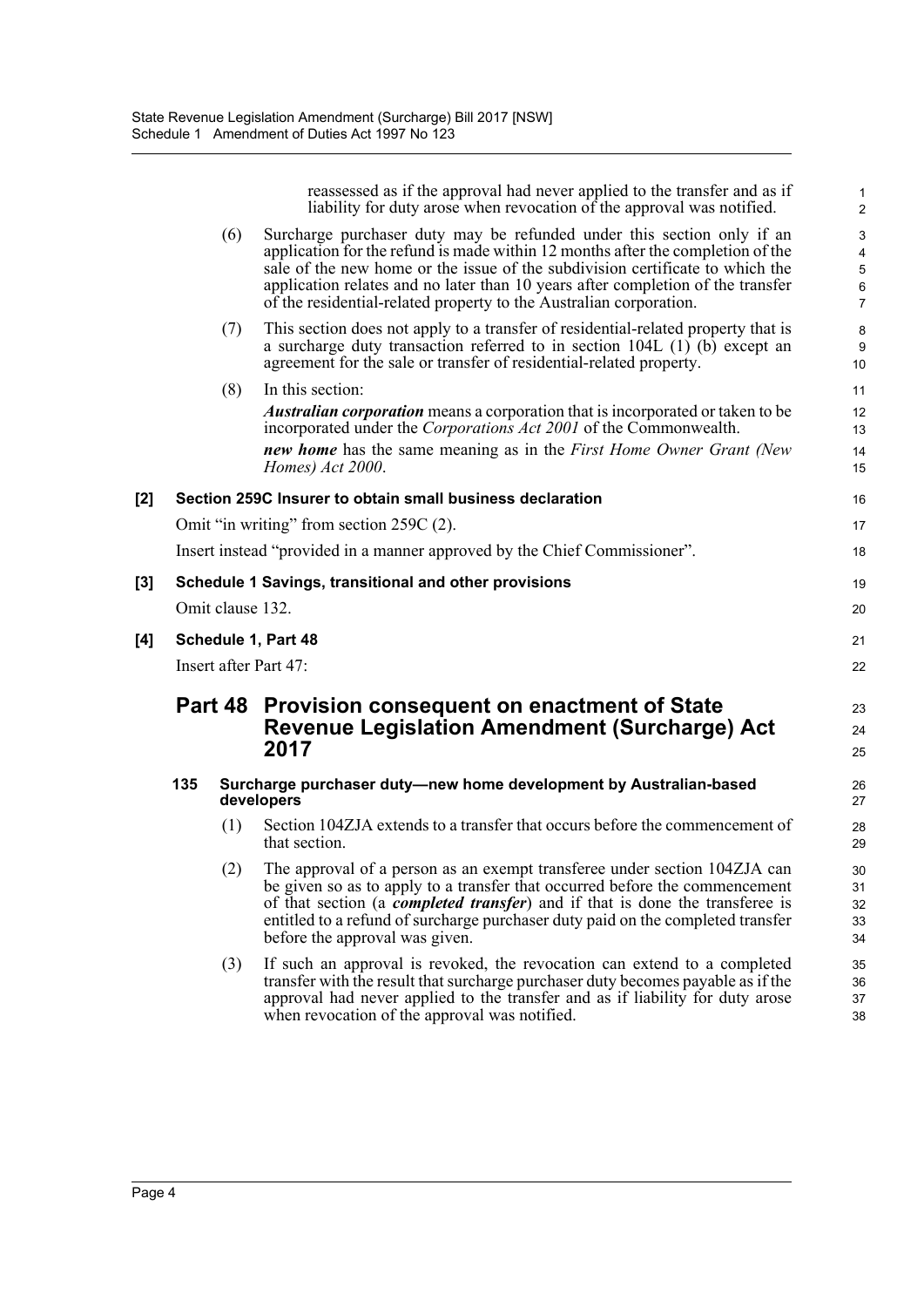<span id="page-7-0"></span>

| <b>Schedule 2</b>                    |                                                                                                                          | Amendment of Land Tax Act 1956 No 27 |                          |                                                                                                                                                                                                                                                                                                                                                                                                      |                                  |
|--------------------------------------|--------------------------------------------------------------------------------------------------------------------------|--------------------------------------|--------------------------|------------------------------------------------------------------------------------------------------------------------------------------------------------------------------------------------------------------------------------------------------------------------------------------------------------------------------------------------------------------------------------------------------|----------------------------------|
| <b>Section 2A Definitions</b><br>[1] |                                                                                                                          |                                      |                          | $\overline{\mathbf{c}}$                                                                                                                                                                                                                                                                                                                                                                              |                                  |
|                                      |                                                                                                                          |                                      | 1997.                    | Insert in alphabetical order:<br><i>foreign person</i> has the same meaning as in Chapter 2A of the <i>Duties Act 1997</i> .<br><i>residential land</i> has the same meaning as in Chapter 2A of the <i>Duties Act</i><br>surcharge land tax—see section 5A.                                                                                                                                         | 3<br>4<br>5<br>6<br>7            |
| $[2]$                                | Section 5A Levy of surcharge land tax on residential land owned by foreign<br>persons-2017 and subsequent land tax years |                                      |                          |                                                                                                                                                                                                                                                                                                                                                                                                      |                                  |
|                                      |                                                                                                                          |                                      | Omit section 5A (6).     |                                                                                                                                                                                                                                                                                                                                                                                                      | 10                               |
| $[3]$                                |                                                                                                                          | <b>Section 5C</b>                    |                          |                                                                                                                                                                                                                                                                                                                                                                                                      | 11                               |
|                                      |                                                                                                                          |                                      | Insert after section 5B: |                                                                                                                                                                                                                                                                                                                                                                                                      | 12                               |
|                                      | <b>5C</b>                                                                                                                |                                      |                          | Surcharge land tax—new home development by Australian-based developers<br>that are foreign persons                                                                                                                                                                                                                                                                                                   | 13<br>14                         |
|                                      |                                                                                                                          | (1)                                  |                          | An Australian corporation is entitled to a refund of an amount of surcharge<br>land tax paid by the corporation in respect of residential land owned by the<br>corporation at midnight on 31 December in a year (the <i>taxing date</i> ) if the Chief<br>Commissioner is satisfied that:                                                                                                            | 15<br>16<br>17<br>18             |
|                                      |                                                                                                                          |                                      | (a)                      | a new home has been constructed on the land by the corporation or a<br>related body corporate (before or after the taxing date) and sold by the<br>corporation after the taxing date to a person who is not an associated<br>person of the corporation without the home having been used or<br>occupied for any purpose (other than as a display home) before the<br>completion of that sale, or     | 19<br>20<br>21<br>22<br>23<br>24 |
|                                      |                                                                                                                          |                                      | (b)                      | the land has been subdivided by the corporation (before or after the<br>taxing date) for the purpose of its use for new home construction and<br>sold by the corporation after the taxing date and after the issue of a<br>subdivision certificate (as referred to in section 109C of the<br><i>Environmental Planning and Assessment Act 1979</i> ) for the subdivision.                            | 25<br>26<br>27<br>28<br>29       |
|                                      |                                                                                                                          | (2)                                  |                          | The amount of the refund to which an Australian corporation is entitled under<br>this section is the amount that is determined in accordance with an order made<br>by the Treasurer for the purposes of this section and published in the Gazette.<br>The amount of the refund may be the full amount of surcharge land tax paid or<br>a lesser amount (as determined in accordance with the order). | 30<br>31<br>32<br>33<br>34       |
|                                      |                                                                                                                          | (3)                                  | year.                    | The Chief Commissioner may approve a foreign person as an exempt person<br>for particular land if the Chief Commissioner is of the opinion that the person<br>is likely to become entitled under this section to a refund of the full amount of<br>surcharge land tax payable by the person in respect of the land for a land tax                                                                    | 35<br>36<br>37<br>38<br>39       |
|                                      |                                                                                                                          | (4)                                  |                          | A foreign person is exempt from liability to pay surcharge land tax in respect<br>of land for a land tax year if the person is approved as an exempt person for<br>the land for that land tax year.                                                                                                                                                                                                  | 40<br>41<br>42                   |
|                                      |                                                                                                                          | (5)                                  |                          | The approval of a foreign person as an exempt person under this section is<br>subject to the following provisions:                                                                                                                                                                                                                                                                                   | 43<br>44                         |
|                                      |                                                                                                                          |                                      | (a)                      | an approval may be given for one or more land tax years and can be<br>given for a land tax year before or after the end of the land tax year,                                                                                                                                                                                                                                                        | 45<br>46                         |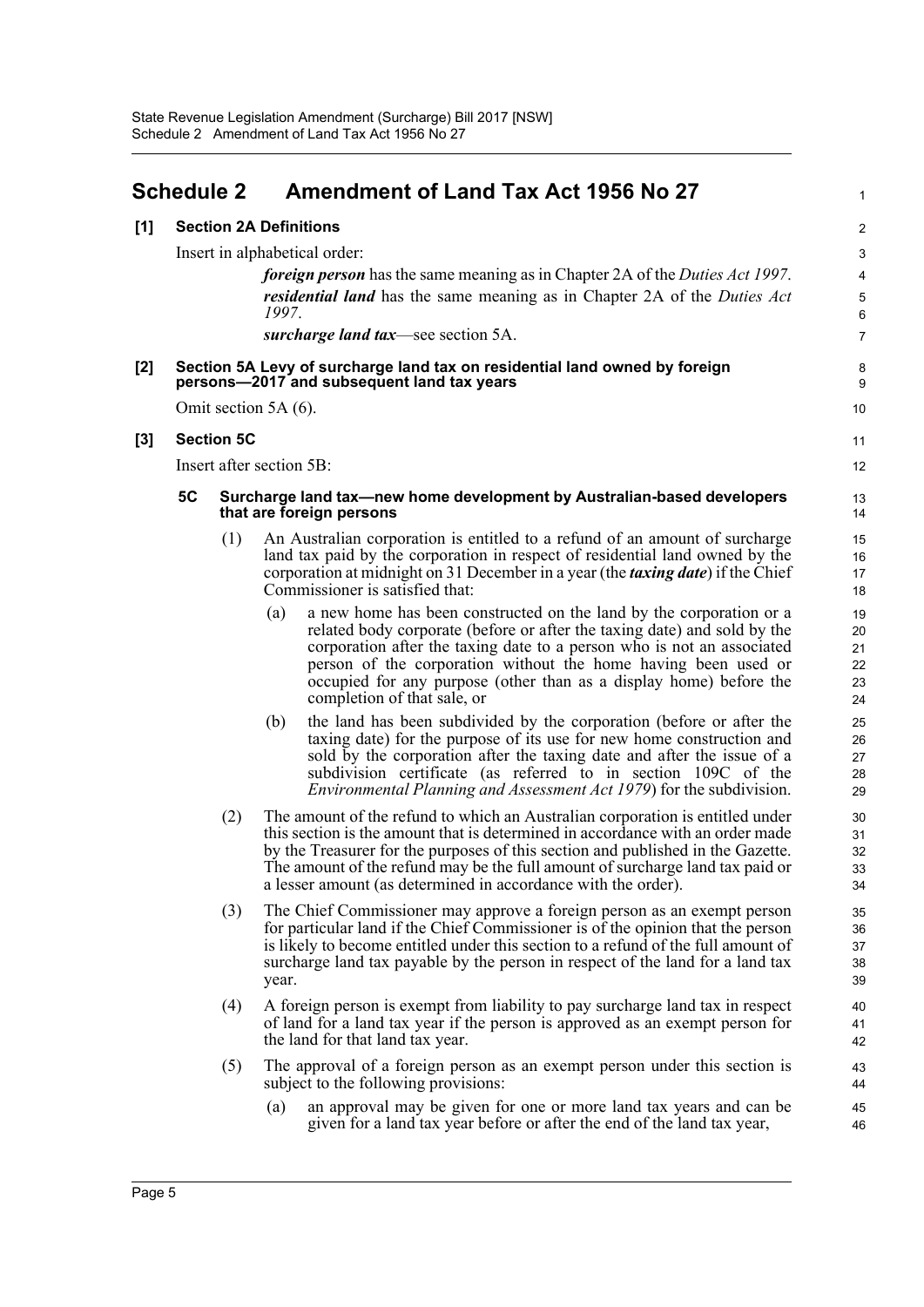(b) an approval may be given subject to conditions and the approval operates subject to any such conditions,

- (c) the conditions of an approval may be varied by the Chief Commissioner at any time by notice to the person,
- (d) an approval can be revoked by the Chief Commissioner at any time by notice to the person,
- (e) the revocation of an approval can be backdated to extend to a tax year in respect of which the exemption conferred by the approval has already been applied, in which case surcharge land tax is payable and is to be assessed or reassessed as if the approval had never applied in respect of that tax year.
- (6) Surcharge land tax may be refunded under this section only if an application for the refund is made within 12 months after completion of the sale of the new home or the issue of the subdivision certificate to which the application relates and:
	- (a) if completion of the transfer of the residential land to the Australian corporation concerned occurred before 21 June 2016—not later than 21 June 2021, or
	- (b) in any other case—not later than 10 years after completion of the transfer of the residential land to the Australian corporation concerned.
- (7) In this section:

*associated person* has the same meaning as in the *Duties Act 1997*.

*Australian corporation* means a corporation that is incorporated or taken to be incorporated under the *Corporations Act 2001* of the Commonwealth.

*new home* has the same meaning as in the *First Home Owner Grant (New Homes) Act 2000*.

*related body corporate* has the same meaning as in the *Corporations Act 2001* of the Commonwealth.

*transfer* includes an assignment and an exchange.